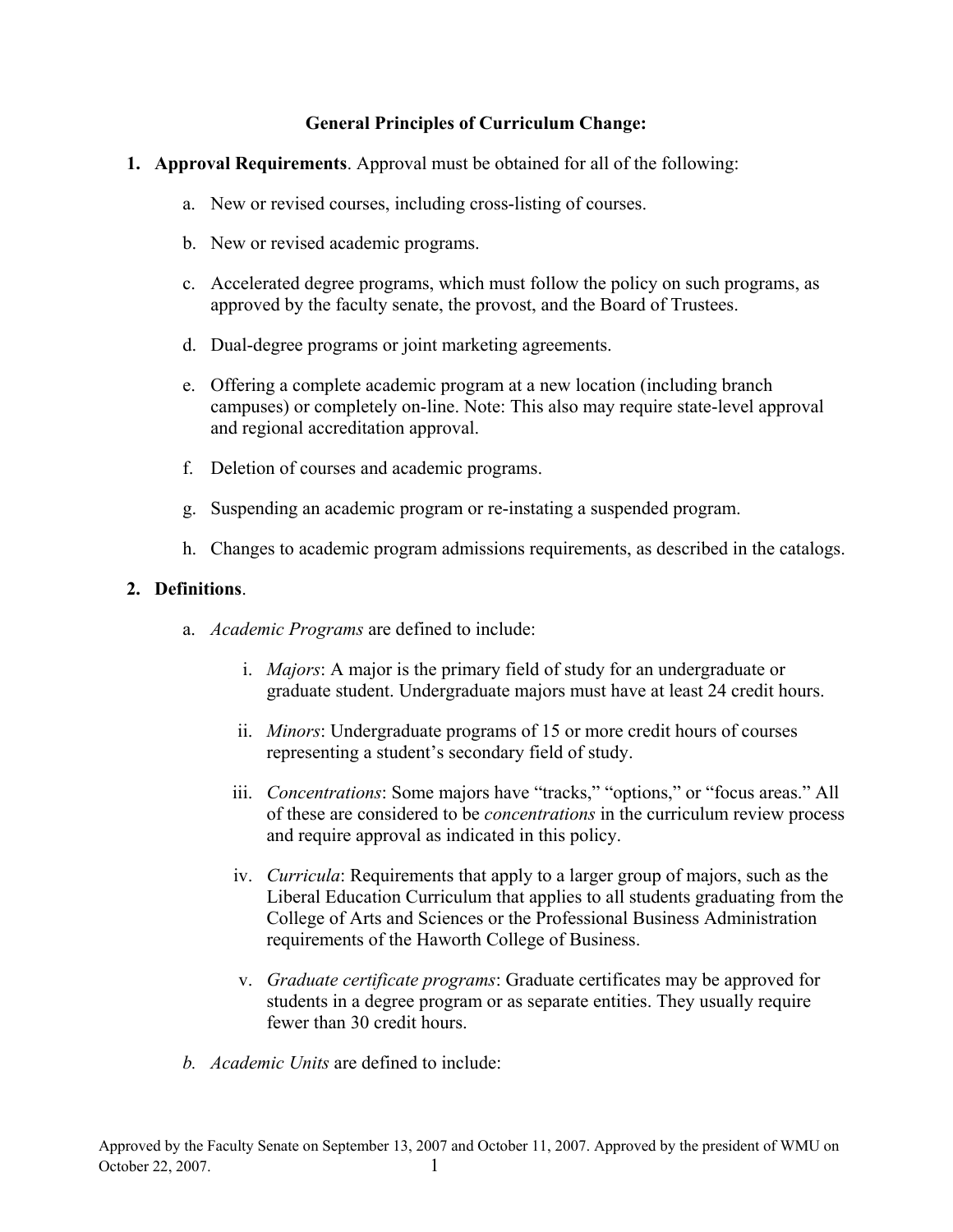- i. *Departments and Schools*, as they have been established by the Board of Trustees and organized into colleges.
- ii. *Institutes*, as they have been established by University Policy. Institutes are authorized to offer courses and may be authorized to house interdisciplinary academic programs, once approved through the curriculum approval process.
- iii. *Centers*, as established by the policy on centers and institutes. Centers do not offer courses or degrees.
- 3. **Role of the faculty**. The curriculum change process begins with departmental faculty. Subsequent processes are managed according to this curriculum change policy. These steps include roles of faculty committees and academic officers, as described below.
- 4. **Role of the department chair**. The department chair should
	- a. Ensure that faculty governance procedures have been followed, since the chair's signature on curriculum change documents indicates that both the faculty and the chair support the proposal.
	- b. Consult with faculty to ensure that proposals are written according to the guidelines.
	- c. Ensure that necessary administrative approvals are obtained. This includes review for the completeness of the proposal at each step,
	- d. Ensure that proposals are consistent with the departmental assessment plan, and that they include identification of measurable learning outcomes for assessment.
	- e. Consult with deans about proposals being considered in the department, especially proposals for new programs and other changes which have budgetary implications.
	- f. Obtain letters of support from other departments in the same college and consult with the dean's office on obtaining inter-college letters of support.
	- g. Read the agendas and minutes of all college curriculum committees and, when necessary, respond to the appropriate college committee chairs regarding proposals that affect the department.

#### 5. **Role of the College Curriculum Committee**.

- a. The college curriculum committees are chaired by board appointed tenured faculty who do not serve simultaneously as academic officers of the University. The committee must approve all curriculum changes prior to approval by the dean.
- b. The committee should evaluate proposals taking into account all of the following:
	- i. College and departmental assessment plans.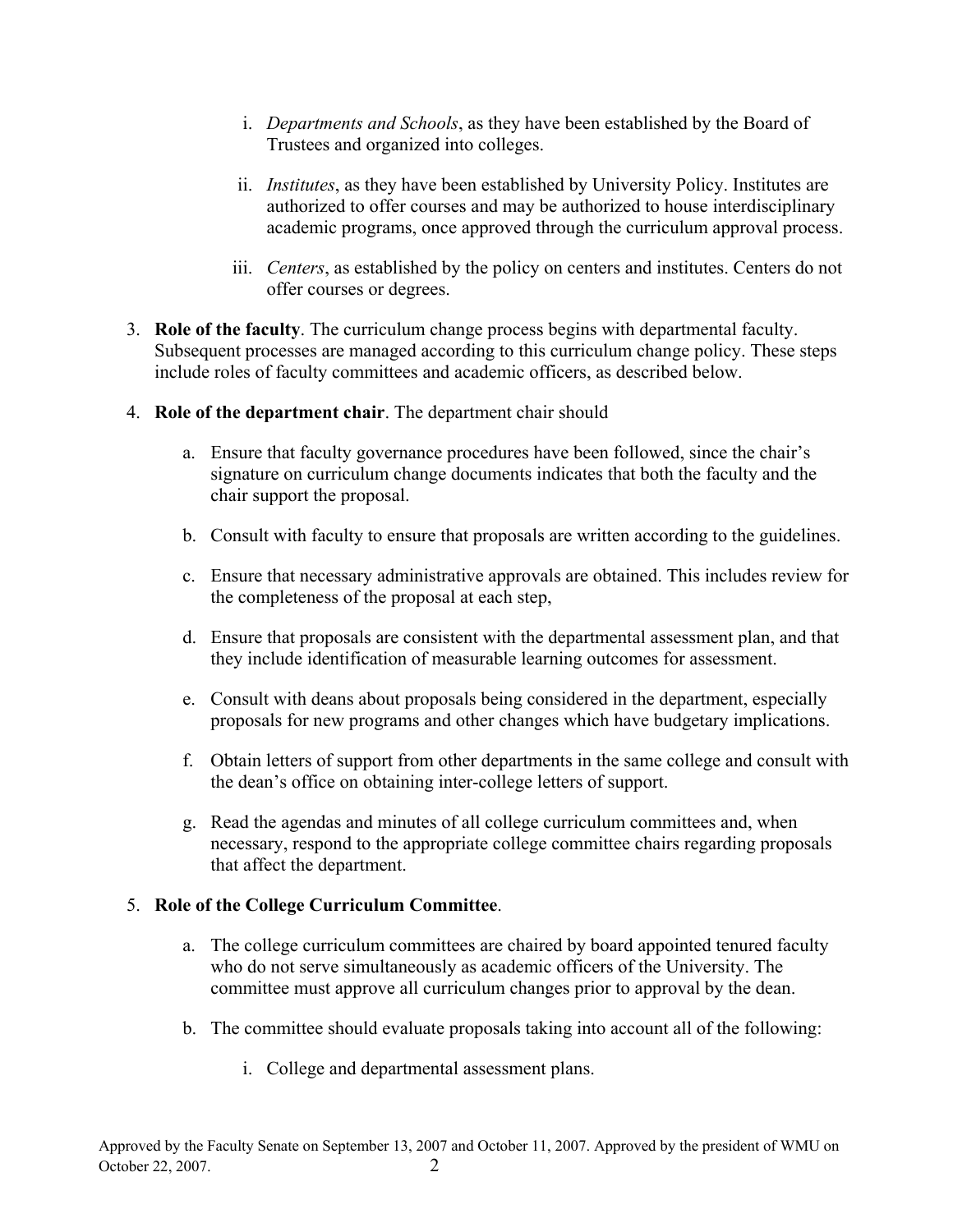- ii. Effect of proposals on students transferring from Michigan community colleges. Detailed information on transfer articulation must be included with undergraduate proposals when reviewed by the college curriculum committee.
- iii. The strategic plans and missions of colleges and departments.
- iv. The academic quality of the proposal and the faculty involved.
- v. The consistency between the proposal and university policies as recorded in the relevant catalogs.
- c. The committee may initiate college-level curriculum studies as appropriate or requested.
- 6. **Role of the dean**. The dean's responsibilities include:
	- a. Ensuring that the college curriculum committee schedules its meetings and follows university policies on curriculum change.
	- b. Consulting with the provost on proposed new academic programs and proposed program deletions as early as possible in the approval process.
	- c. Determining the resource requirements for any curriculum change proposal. Deans should not sign proposals unless resource requirements have been met. A detailed resource plan must be attached to proposals for new programs.
	- d. Obtaining a letter of support from the dean of University Libraries for new programs, indicating that library resource requirements have been met.
	- e. Ensuring that intra-college support has been obtained for proposals.
	- f. Obtaining letters of support from other deans for inter-college support and attaching these letters of support before forwarding proposals to the curriculum manager.
	- g. Reviewing proposals for implications for accreditation, certification, or licensure.
	- h. Ensuring that proposals are complete before forwarding to the curriculum manager.
	- i. Consulting with faculty, department chairs, deans, and others who require assistance in developing curriculum proposals.
	- j. Ensuring that agendas of college curriculum committee meetings are circulated to those individuals identified by the faculty senate office, including all academic officers (president, provost, vice-provost, deans, associate deans, department chairs), chairs of college curriculum committees, members of the faculty senate, and others as designated by the senate. Each academic year, the senate office will provide this list to the dean's offices. This agenda should be circulated electronically at least 5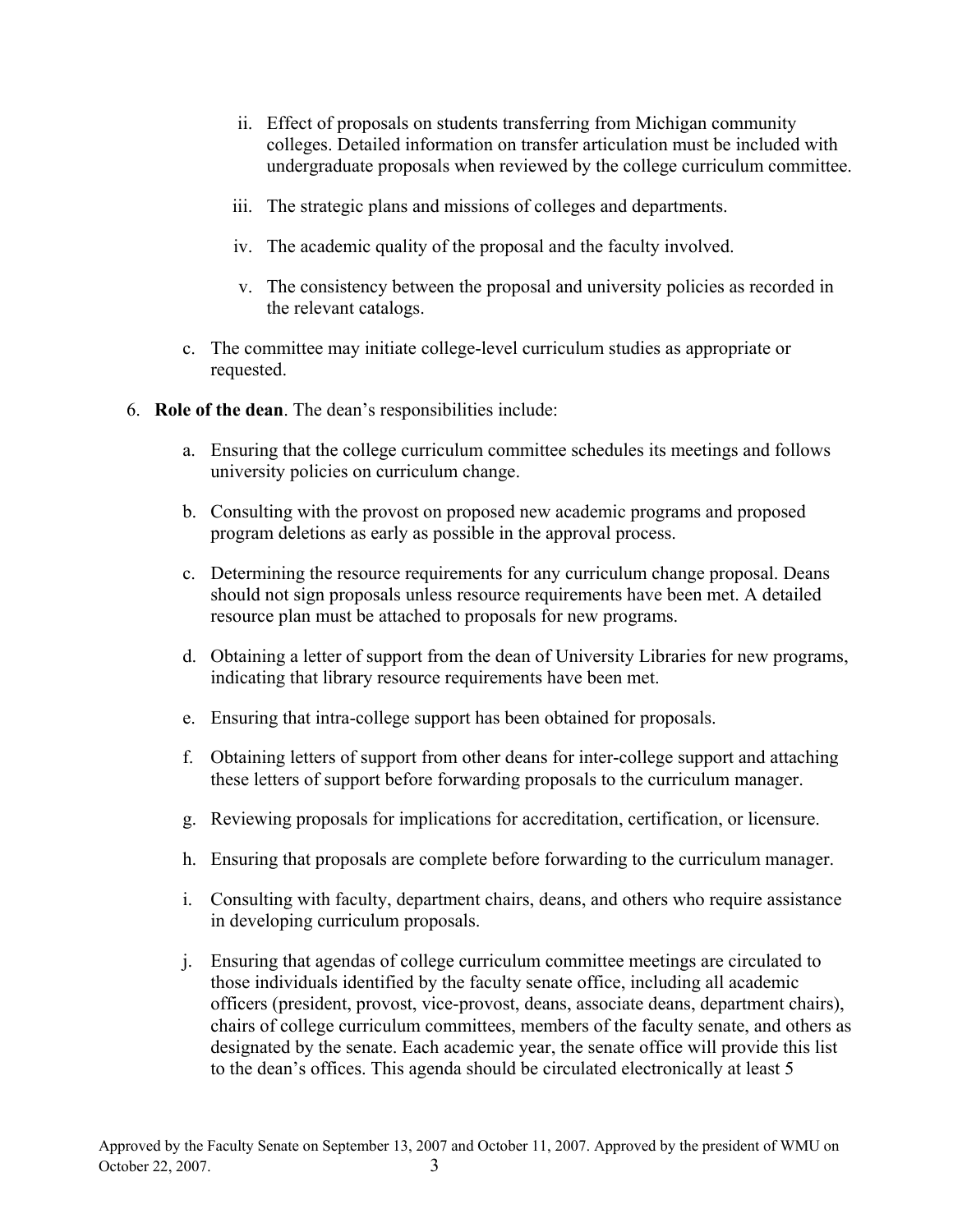working days prior to the college curriculum meeting so that individuals who want to view proposals in advance will have time to do so.

- k. As the college's chief academic officer, the dean may request periodic review of academic programs or request that departments consider specific issues involving their academic programs.
- l. The dean may require that market studies be completed on proposals for new academic programs, with the cost of the study being paid by the dean's budget.
- m. Most curriculum proposals are final upon approval of the dean. The exceptions are proposals for new academic programs, program name changes, and program deletions, which require approval through the appropriate studies council, the provost, the president, the Board of Trustees, and the Presidents Council (except for new concentrations and new minors, which are final with approval by the Board of Trustees.). Other exceptions include those which require approval from the Professional Educators Board and the Committee to Oversee General Education. In addition, the Graduate Studies Council, the Undergraduate Studies Council, and the provost may request university-level review of specific proposals that would otherwise be final at the dean's level.
- 7. **Role of the Graduate Dean.** The graduate dean reviews all curriculum proposals that involve graduate courses and graduate programs. This review is to take into account how the revision fits with other graduate offerings and how the revision meets generally accepted standards of graduate education.
- **8. Role of the Library Dean.** The library dean must review all proposals for new academic programs so that library resource needs can be assessed for the program. A letter of support from the library dean is required for new program proposals. Soliciting this letter is the obligation of the dean whose college will house the new program.
- 9. **Role of the Curriculum Manager**: The curriculum manager's responsibilities include:
	- a. Ensuring that the curriculum change process is managed according to this curriculum change policy and the curriculum change guidelines.
	- b. Ensuring that proposals are complete, according to the curriculum change guides. The curriculum manager will review proposals for inter-college letters of support. Intracollege support issues are to be resolved at the dean's level.
	- c. Receiving proposals approved by deans and forwarding proposals for implementation or for review by the appropriate council of the faculty senate, by the graduate dean, or by the curriculum committee of the Professional Educators Board.
	- d. Receiving approvals from the faculty senate and forwarding proposals for implementation or for further review, where required, by the provost, president, WMU Board of Trustees, and the academic officers' committee of the Presidents Council of State Universities of Michigan.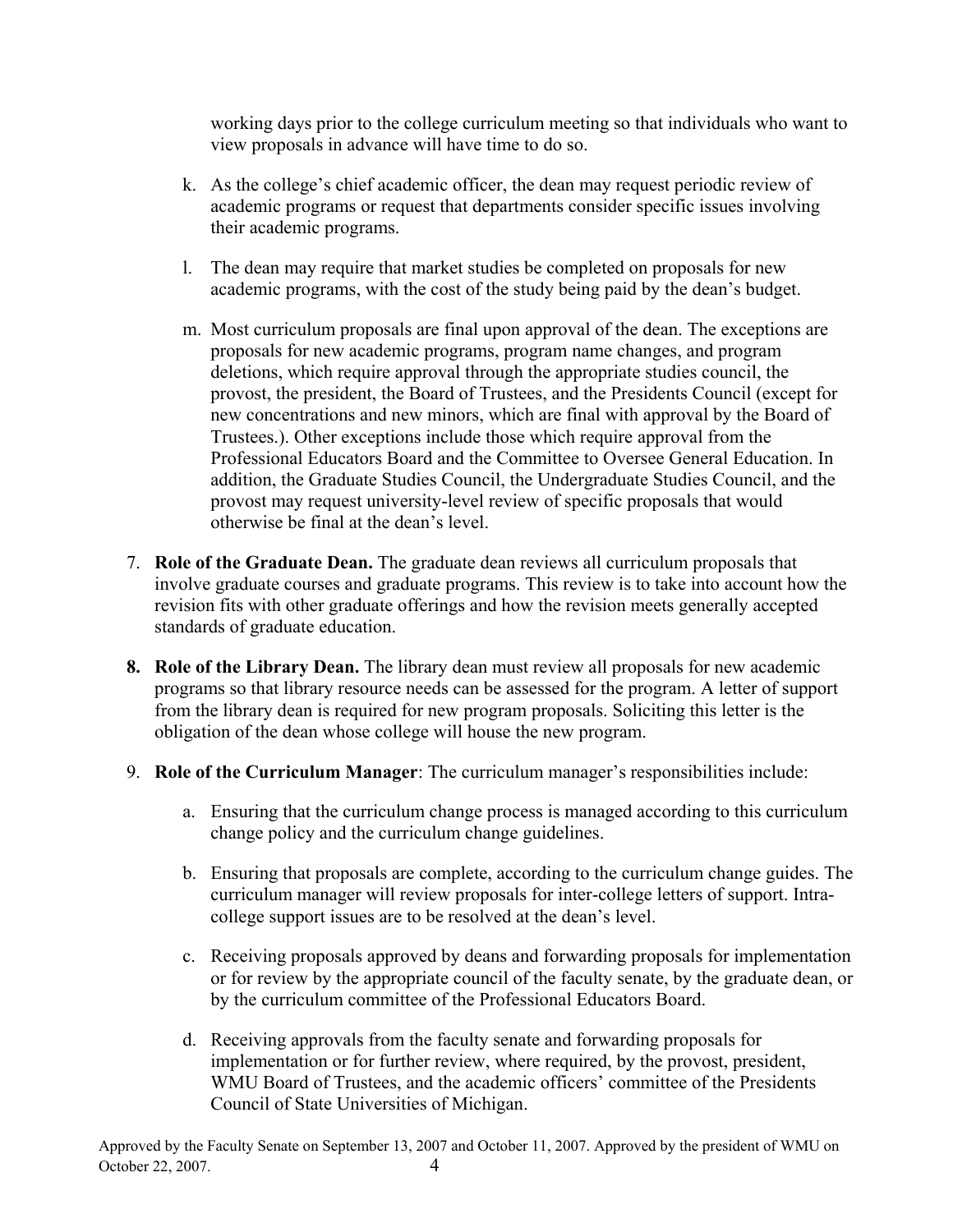e. Consulting with faculty, department chairs, deans, and others who require assistance in developing curriculum proposals.

#### 10. **Role of the catalog editor**.

- a. Revising the catalogs once appropriate approvals have been obtained.
- b. The catalog editor is appointed by the University registrar, whose office is responsible for regular updates to the catalog.
- c. Once a year, the catalog editor will send department chairs a list of undergraduate courses that have not been offered in the preceding three years and graduate courses that have not been offered in the preceding five years. Unless a department objects, the courses on those lists will be dropped from the catalog. The catalog editor will prepare an annual report on the dropped courses, which will be sent to the faculty senate office for distribution to the appropriate senate councils.
- d. New catalogs will be issued annually. New catalogs will take effect at the start of a fall semester.

# 11. **Role of the provost**.

- a. As the university's chief academic officer, the provost may request periodic review of academic programs or request that departments and colleges consider specific issues involving their academic programs. Changes to academic programs must follow this curriculum change policy adopted by the faculty senate.
- b. The provost may request a change to a curriculum proposal and may refuse to implement a proposal that has been approved at other levels. If this is the case, the request for a change or refusal to implement must be communicated to the appropriate dean, with reasons provided.
- c. The provost appoints the curriculum manager, usually an academic officer who holds faculty rank and tenure in an academic unit.
- d. The provost must approve new academic programs, changes to the names of academic programs, and deletions of programs before review by the president.
- e. The provost approves the resource plans associated with proposals for new academic programs and for program deletions.
- f. The provost may require independent market studies to assess demand for a proposed new program. The cost of this market study will be paid by the provost's office.
- g. The provost presents new programs, name changes, and program deletions to the Board of Trustees and responds to questions from the board about those proposals.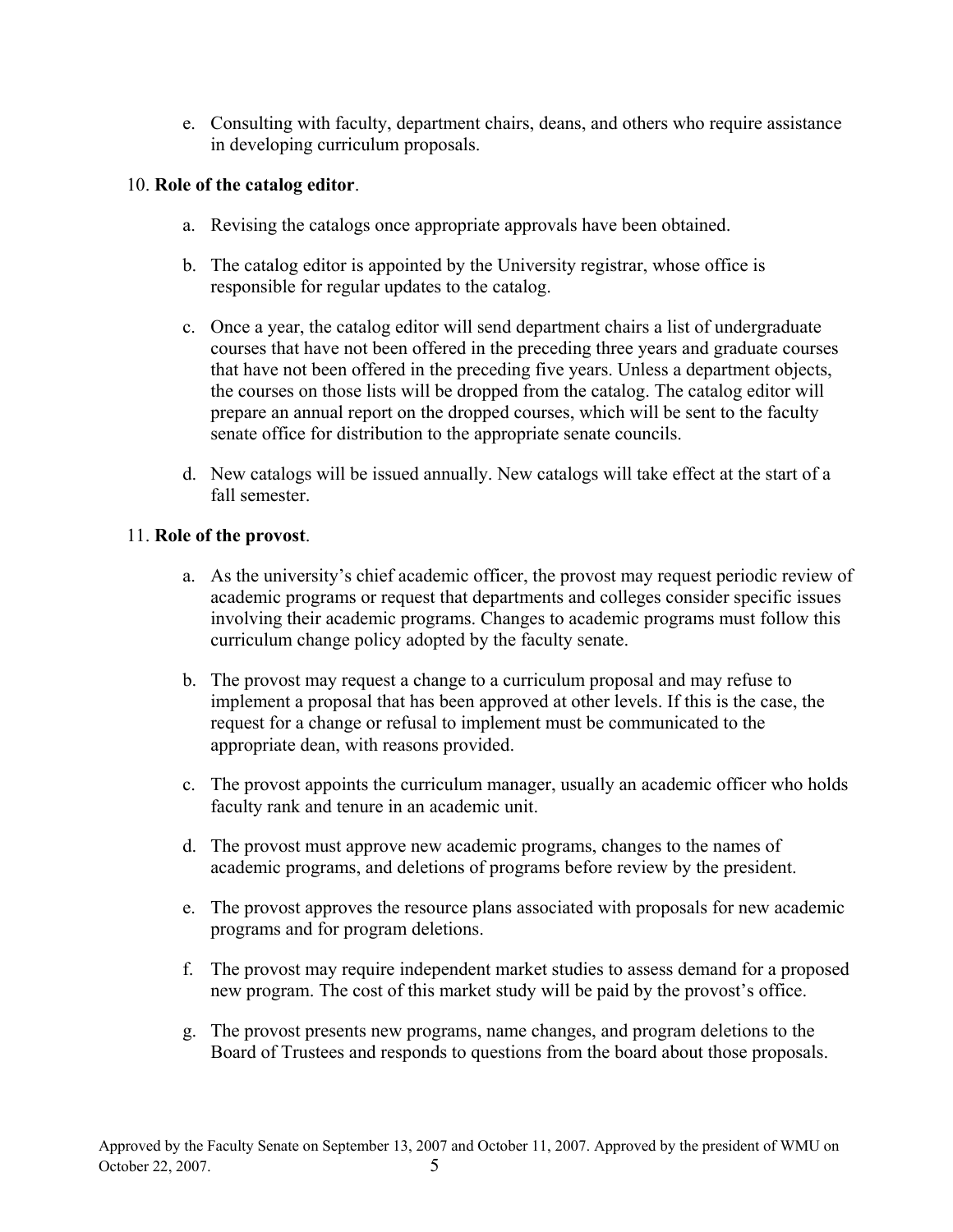h. The provost represents the University at the meetings of the academic officers' committee of the Presidents Council of State Universities of Michigan. This duty may be delegated to a vice-provost or other academic officer.

## 12. **Role of the President**.

- a. As the chief executive officer of the university, the president must approve new academic programs, name changes for academic programs, and program deletions, prior to their being scheduled for approval by the WMU Board of Trustees.
- b. The president has the authority of allocation of resources to academic programs.

## 13. **Role of the Board of Trustees**.

- a. The Board of Trustees must approve new academic programs prior to their being offered.
- b. The Board of Trustees must approve program name changes and program deletions, prior to those changes taking effect.

## 14. **Role of the Faculty Senate**.

- a. This document is a policy of the faculty senate. Changes to the policy require senate approval.
- b. Senate councils have specific duties, which may be revised by the senate.
	- i. *Undergraduate Studies Council* must approve all new undergraduate academic programs, changes in the names of undergraduate programs, deletions of undergraduate programs, and changes in undergraduate policy. (Changes in undergraduate policy also require approval of the faculty senate and the provost.)The undergraduate studies council can undertake reviews of undergraduate programs.
	- ii. *The Committee to Oversee General Education* (COGE) is a standing committee of the Undergraduate Studies Council. COGE must approve general education courses and may recommend changes in general education policy. These recommendations go to the Undergraduate Studies Council.
	- iii. *The Graduate Studies Council* must approval all new graduate academic programs, changes in the names of graduate programs, deletions of graduate programs, and changes in graduate policy. (Changes in graduate policy also require the approval of the faculty senate and the provost.) The council may undertake reviews of graduate programs.
- c. Membership on senate councils and committees is determined by the policies of the faculty senate.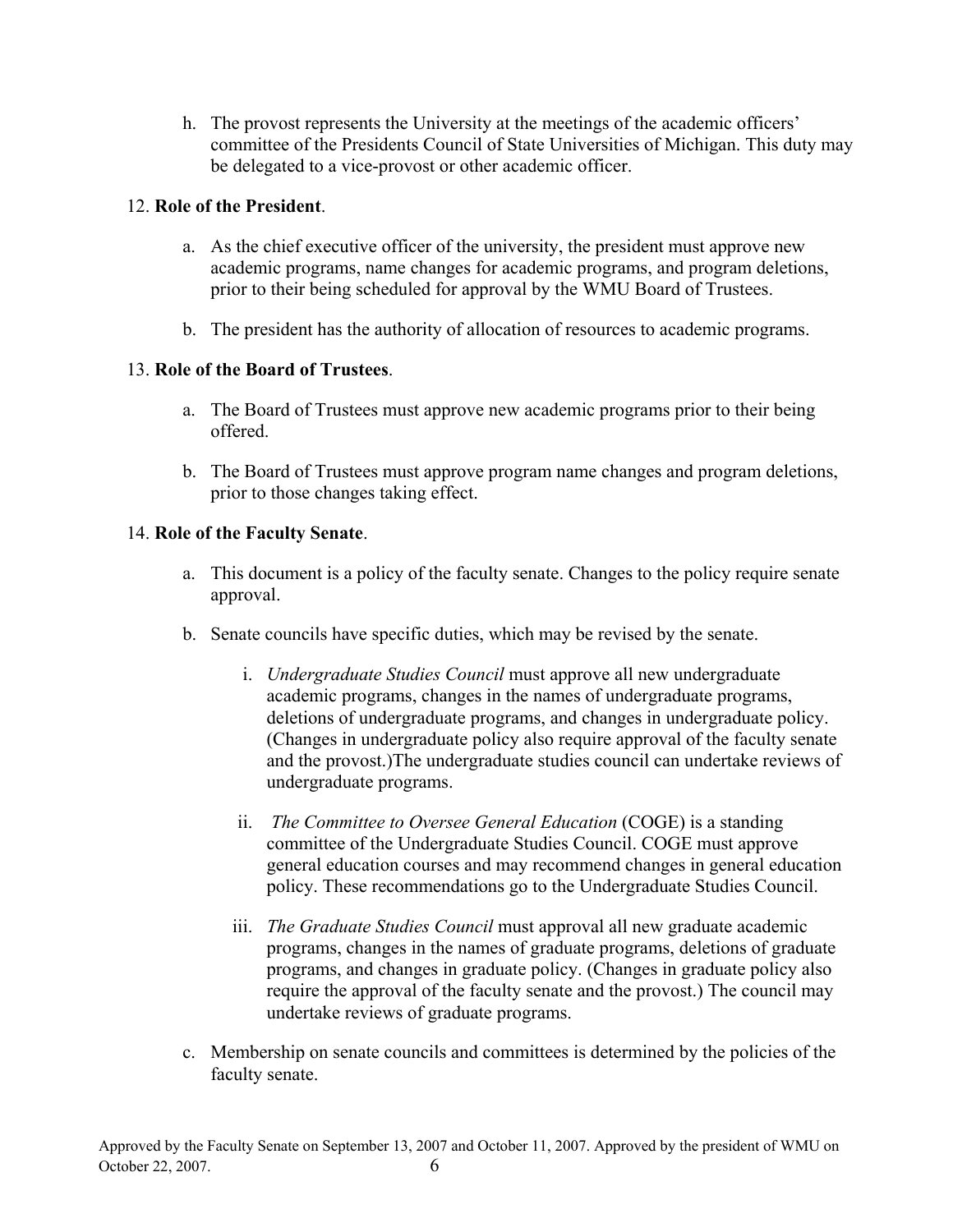15. **Role of the curriculum committee of the Professional Educators Board (PEB)**. The PEB must approve curriculum proposals that affect the training of teachers or other personnel for K-12 schools. This includes proposals that originate in the College of Education and proposals for programs that originate in other colleges.

#### 16. **Role of the Vice-Provost for Institutional Effectiveness**.

- a. Obtain approval of the Higher Learning Commission, when required.
- b. Consult with departments, deans, and provost on Higher Learning Commission requirements.

## 17. **Appeals**.

- a. Faculty committee decisions can be appealed as follows:
	- i. Decisions of college curriculum committees and the Professional Educators Board can be appealed to the Undergraduate Studies Council or to the Graduate Studies Council, as appropriate.
	- ii. Decisions of the Committee to Oversee General Education can be appealed to the Undergraduate Studies Council.
	- iii. Decisions of the Undergraduate Studies Council and the Graduate Studies Council can be appealed to the executive board of the faculty senate and then to the full senate.
	- iv. Appeals should be acted on at the first possible meeting of the appealing body.
- b. Academic officer decisions may be appealed as follows:
	- i. A department chair's decision can be appealed to the dean of the college.
	- ii. A dean's decision can be appealed to the provost.
	- iii. Academic officer's appeals should be acted on by the dean or provost within 30 calendar days of the appeal.

#### 18. **Curriculum change deadlines and approval routes**.

a. *New academic programs* can begin only at the start of a fall semester and must be approved by the department, college curriculum committee, dean, Professional Educators Board (if needed), Graduate Studies Council or Undergraduate Studies council and provost, no later than December of the prior calendar year. Approval by the President, Board of Trustees, and Presidents Council must be complete no later than April of the preceding spring semester. New concentrations and minors are final upon approval by the Board of Trustees. For example, a new program to start in fall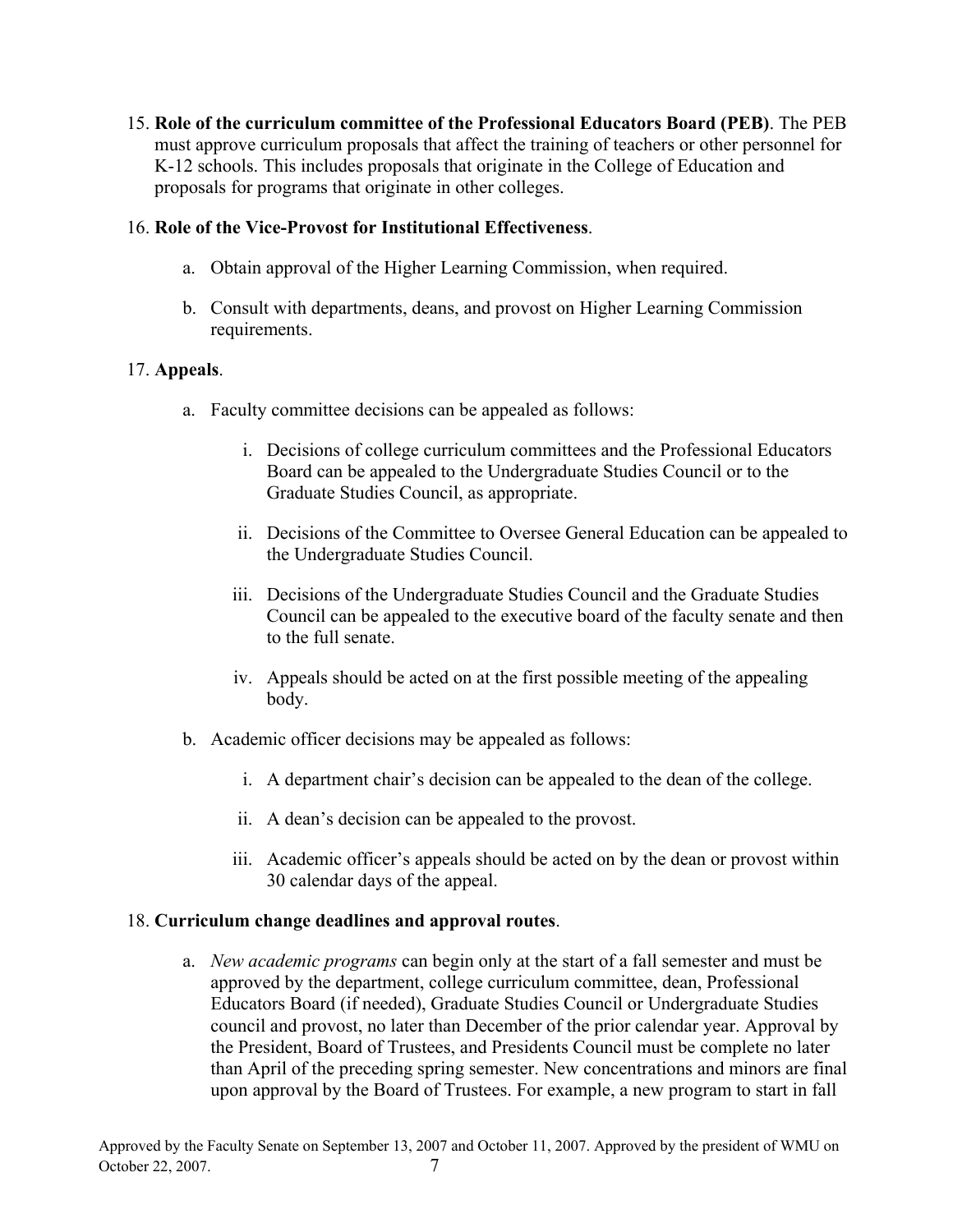2008 must have completed the approval process through the provost's approval no later than December, 2007, with approval from the president, Board of Trustees, and Presidents Council no later than April, 2008. Some new programs, including offering programs in new locations, may also require approval of the Higher Learning Commission of the North Central Association of Colleges and Schools. Note: If a department wants to wait until a new program is listed in printed and on-line admission applications, then a greater lead time is required, since those materials are committed in March for the admissions cycle beginning in the fall, for enrollment in the subsequent year. That is, the materials for recruiting the fall 2008 class were prepared in the spring of 2007.

- b. *Deletion of programs and name changes of academic programs* can take effect only at the start of a fall semester and also require approval through the Presidents Council and must be done according to the same deadlines as those for new academic programs. See note above for lead time required for deletions to be reflected in admissions materials and applications.
- c. *Revised graduation requirements* can take effect only with the start of a fall semester and must have received all of the necessary approvals by December of the preceding calendar year. Thus, a proposed change for fall 2008 must be approved by the end of the fall 2007 semester. Revised graduation requirements for most undergraduate programs are final upon approval by the department, college curriculum committee and dean. Undergraduate teacher education programs also require approval by the Professional Educators Board. Revised graduation requirements for graduate programs require approval by the department, college curriculum committee, dean, and graduate dean.
- d. *New general education courses and other changes to general education* can start only at a fall semester and must have received all of the necessary approvals by October of the preceding calendar year. Thus, a proposed change for fall 2008 must be approved by October 31, 2007. General education courses require approval by the department, college curriculum committee, dean, and the Committee to Oversee General Education. Changes to general education policy are managed according to the policies of the faculty senate.
- e. *New courses and changes to existing courses* can start in a fall or spring semester. A course starting in fall semester must be approved by October 31 of the preceding academic year. A course starting in spring semester must be approved by March 31 of the preceding academic year.
- f. No exceptions can be granted to the deadline for new programs, program name changes, or program deletions, since those deadlines are set by the Presidents Council. Exceptions to the deadlines for other types of changes can be made by the curriculum manager, in consultation with the provost and registrar.
- **19. Curriculum Change Guides**. The curriculum manager will prepare guides for how to make curriculum changes of various types. The guides will also include detailed instructions on